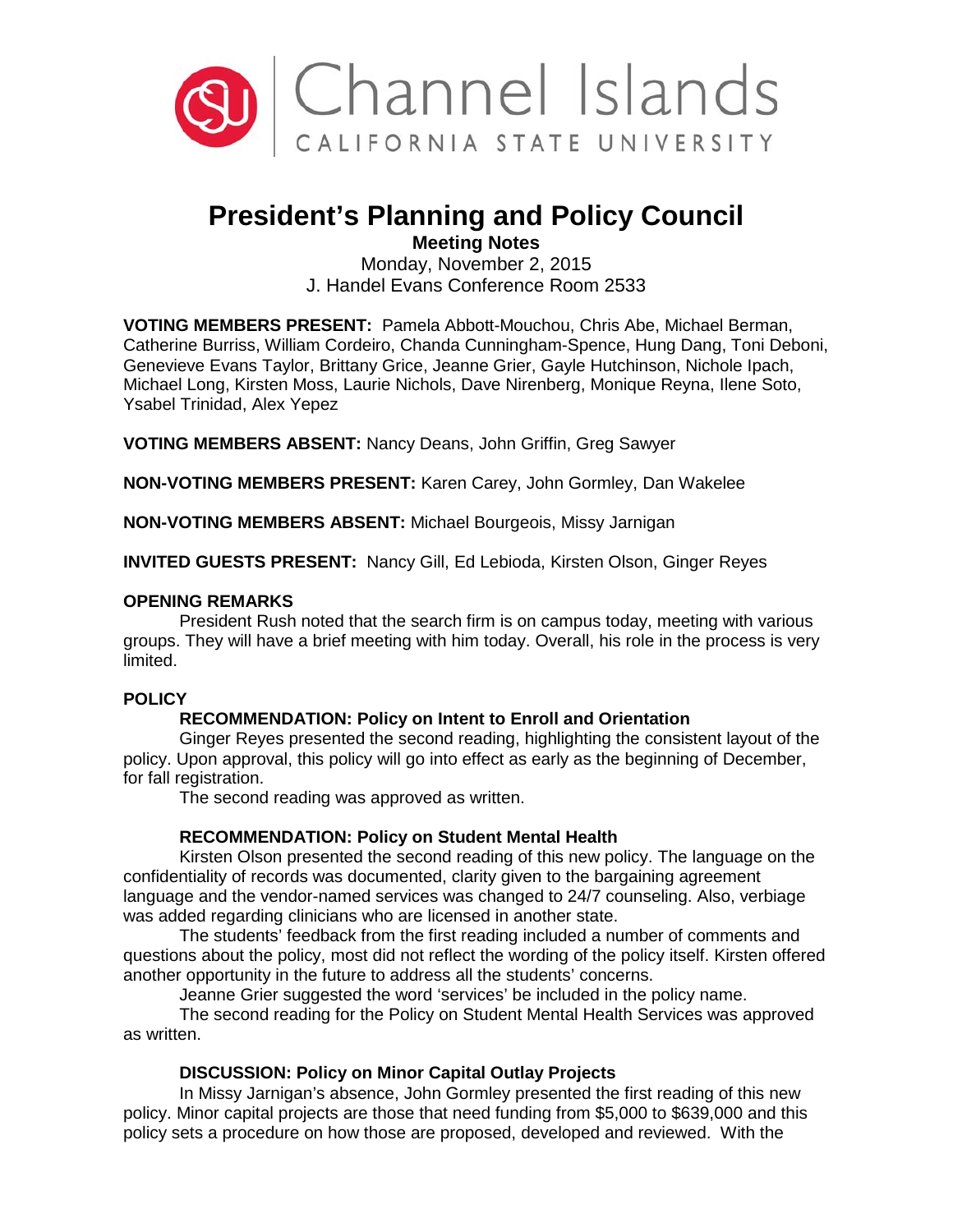limited availability of financial resources from the state and the system, with the backlog of deferred maintenance projects on campus, and with our rapidly growing space issues, this will ensure that the University Mission is maintained by keeping our facilities open and safe.

Facilities Services will develop project scopes and budgets and will recommend a prioritized list of projects, giving ADA and critical life-safety projects the highest priority.

The projects will be reviewed by the Vice President of Business and Financial Affairs and the University Space Advisory Working Group.

Clarification was given on tenant improvements and renovations and prioritizing the need for instructional space. The policy does not define where the money comes from for the projects.

During the 16-17 budget process, John suggested that we should look ahead and identify what might be needed, even if mid-budget cycle, so facility services can do the work instead of more expensive contract work. Jeanne Grier inquired if this policy would apply to satellite campuses. John indicated that it would depend on the individual leases and who has local jurisdiction over development. Ysabel Trinidad mentioned looking for the most efficient resources for those satellite locations, regardless of the funds' source.

President Rush suggested further conversations with academic affairs and to expand the language of this new policy.

#### **DISCUSSION: Policy on Use of University Logos**

Nancy Gill presented this new policy to establish guidelines on the use of the university's logos or the seal. The use of the logos is a privilege reserve for internal contingencies, including university clubs. They are not to be manipulated or misused in any way. These logos include the CI logo, the spirit logo, logo extensions, and the bell tower art work. The seal is reserved for use by the President for diplomas and certificates.

The logos cannot be used on personal or professional websites or for retail purposes, unless with formal, written approval in advance from our licensing agent. Auxiliaries like ASI and University Glen will need to be clarified in the policy.

### **UPDATES:**

#### **CI2025**

John Gormley reported the Board of Trustees has approved the overall CI2025 concept. Three planning groups, curricular, co-curricular and support services, have commenced to look at the University's needs as we grow and how they will be paid with very limited system money. A second planning session for all groups will take place this Friday.

The East Campus Planning Group is looking at two key projects: the sale of the existing 328 apartments in the east campus to dramatically reduce the bond debt and improve the debt capacity the site authority is carrying and the development of the 32 acre parcel could begin developer selection by early in the New Year. The new hybrid development may include rental units, some residences to sell and, possibly, some "age restricted housing" for people over 55 years old. They are also looking at a possible child care facility.

#### **STRATEGIC RESOURCE PLANNING COMMITTEE**

Ysabel Trinidad reviewed the FY17 Budget Development Planning Schedule, highlighting the dates of the divisional presentations. All are invited to attend; Q&As will follow each presentation.

#### **PRESIDENTIAL TRANSITION**

Genevieve Evans Taylor shared that the search firm was having various scoping meetings on campus today, including a gathering with community members and a brief meeting with the President. From the Farewell to President Rush website, there is a link to the Presidential search site that includes next week's open forum information, the search policy, and a place to submit a suggestion or nomination. Please encourage your colleagues